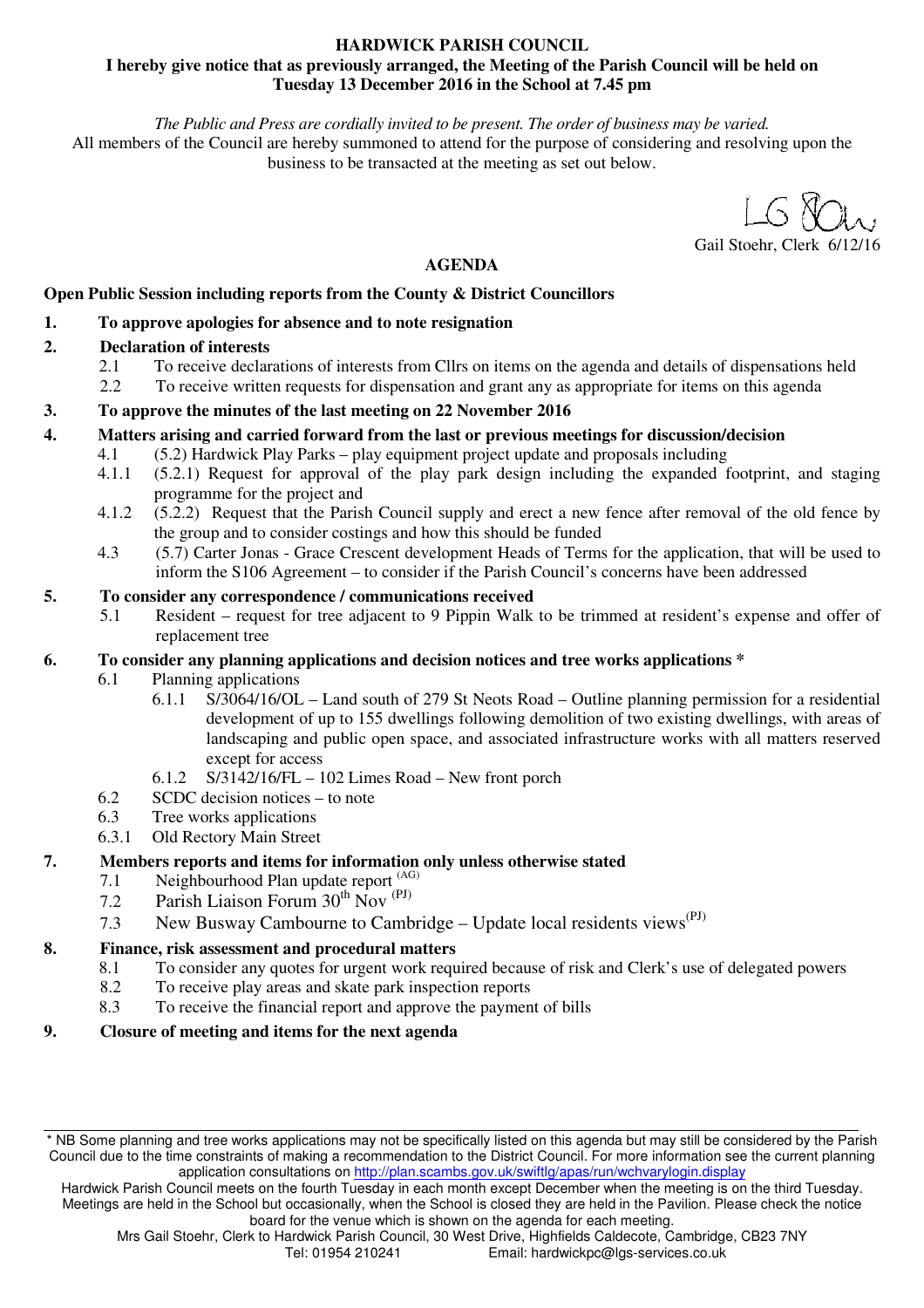# **CLERK REPORT TO HARDWICK PARISH COUNCIL MEETING ON 13 DECEMBER 2016**

- 1. Apologies for absence None at the time of writing. Roger Worland and Jim Stewart have both resigned from the Parish Council due to personal commitments.
- 2. Declaration of interests members should declare their interests state why they have an interest, the type of interest held and if they have a dispensation state this and the extent of their dispensation i.e. to either speak or speak and vote.
- 3. To approve the minutes of the last meeting on 22 November 2016 (attached)
- 4. Matters arising and carried forward from the last or a previous meeting for discussion/decsion
- 4.1 (5.2) Hardwick Play Parks play equipment project update and proposals including:
- 4.1.1 (5.2.1) Request for approval of the play park design including the expanded footprint, and staging programme for the project and
- 4.1.2 (5.2.2) Request that the Parish Council supply and erect a new fence after removal of the old fence by the group and to consider costings and how this should be funded
- 4.3 (5.7) Carter Jonas Grace Crescent development to consider if the Parish Council's concerns have been addressed

Deferred at the last meeting.

- 5. Correspondence
- 5.1 Resident request for tree to be trimmed at resident's expense and offer of replacement

The tree, which is adjacent to 9 Pippin Walk, was discussed at the August meeting. At that time the Parish Council responded "given that it appears healthy and has not been identified by the recent tree survey carried out for the Council as needing attention, the Council does not propose to take any action regarding the tree at this time."

The resident has written:

"Would you allow myself and my neighbor to pay for the trees to be trimmed from the top and the overhanging branches but off.

We would plant another tree in the Parish too if we could?"

6.1 Planning applications

NB Some planning applications may not be specifically listed on this agenda but may still be considered by the Parish Council due to the time constraints of making a recommendation to the District Council. For more information see the current planning application consultations on http://plan.scambs.gov.uk/swiftlg/apas/run/wchvarylogin.display

- 6.1.1 S/3064/16/OL Land south of 279 St Neots Road Outline planning permission for a residential development of up to 155 dwellings following demolition of two existing dwellings, with areas of landscaping and public open space, and associated infrastructure works with all matters reserved except for access
- 6.1.2 S/3142/16/FL 102 Limes Road New front porch
- 6.2 SCDC decision notices
- 6.2.1 S/1884/16/FL 105 Bramley Way Garage extension, single storey rear extension and first floor side extension over garage – permission granted.
- 6.3 Tree works applications
- 6.3.1 Old Rectory, Main Street

Tree works applications may now be viewed on the SCDC Planning Portal. NB Some tree works applications may not be specifically listed on this agenda but may still be considered by the Parish Council due to the time constraints of making a recommendation to the District Council. For more information see the current tree works application consultations on http://plan.scambs.gov.uk/swiftlg/apas/run/wchvarylogin.display

- 7. Members' reports and items for information only unless otherwise stated
- 7.1 Neighbourhood Plan update report (AG)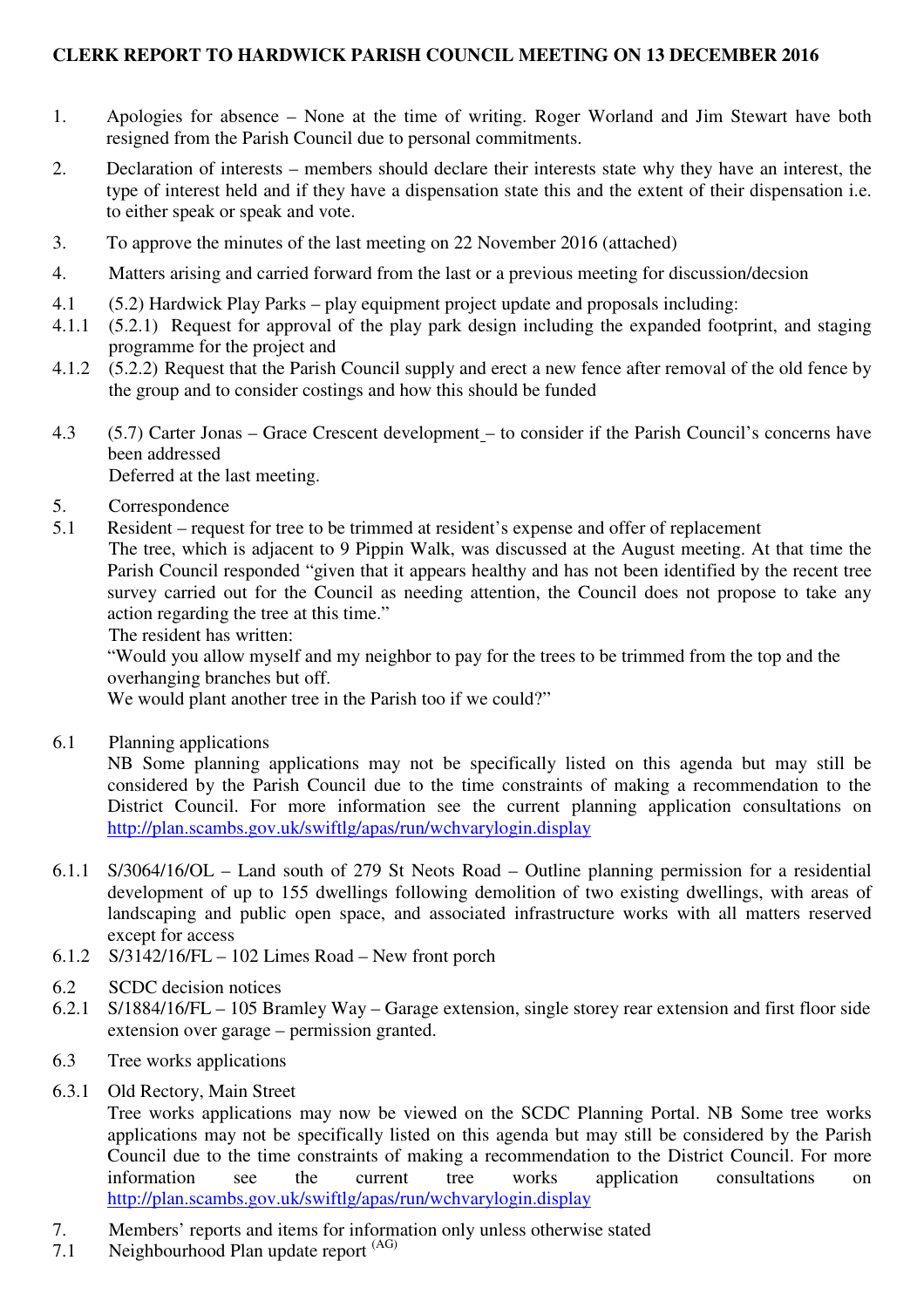Cllr Gill to report.

- 7.2 Parish Liaison Forum 30<sup>th</sup> Nov<sup>(PJ)</sup>
- 7.3 New Busway Cambourne to Cambridge Update local residents views<sup>(PJ)</sup> Cllr Joslin has indicated that written reports for her two items will be circulated prior to the meeting.
- 8. Finance and risk assessment and procedural matters
- 8.1 To consider any quotes for urgent work required because of risk and Clerk's use of delegated powers None at the time of writing.
- 8.2 To receive play areas and skate park inspection reports
- 8.3 To receive the financial report and approve the payment of bills attached
- 9. Closure of Meeting and items for the next agenda